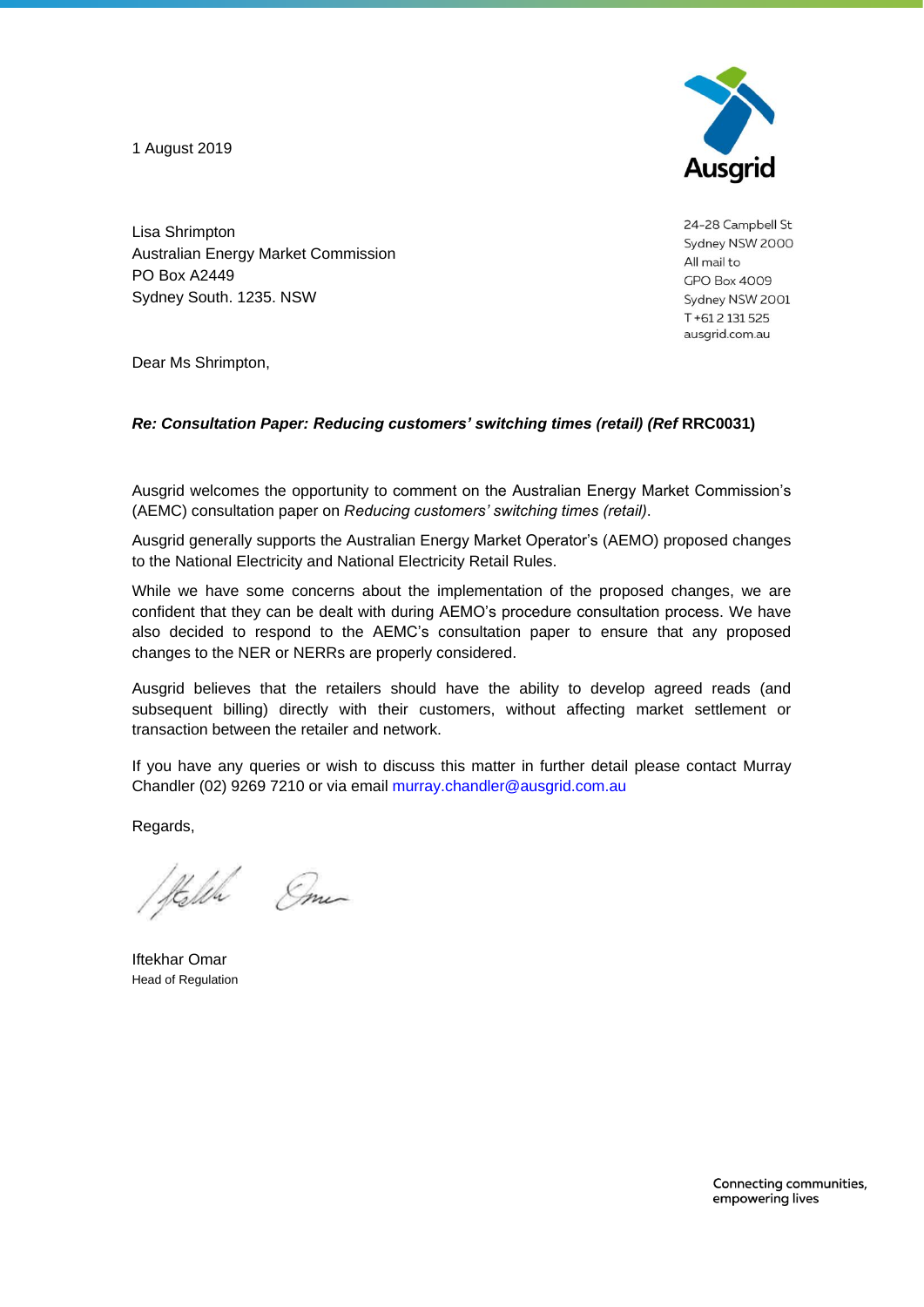

## STAKEHOLDER FEEDBACK TEMPLATE

The template below has been developed to enable stakeholders to provide their feedback on the questions posed in this paper and any other issues that they would like to provide feedback on. The AEMC encourages stakeholders to use this template to assist it to consider the views expressed by stakeholders on each issue. Stakeholders should not feel obliged to answer each question, but rather address those issues of particular interest or concern. Further context for the questions can be found in the consultation paper.

## **SUBMITTER DETAILS**

| <b>ORGANISATION: Ausgrid</b>      |                        |  |
|-----------------------------------|------------------------|--|
| <b>CONTACT NAME:</b> Wayne Turner |                        |  |
| <b>EMAIL:</b>                     | wturner@ausgrid.com.au |  |
| <b>PHONE:</b>                     | 02 4399 8133           |  |

## **CHAPTER 3** – 3.1 PROPOSED NER AMENDMENTS

| 1. Do you agree that clause<br>7.8.9(e)1 of the NER restricts<br>the delivery of the proposed<br>changes to the customer<br>transfer procedures and<br>process?                                                                                                         | Ausgrid agrees that clause 7.8.9(1) would hinder the retail<br>transfer of customers.<br>We note that the proposal from AEMO suggests that the right<br>to object to a retail transfer should be removed and that a<br>transfer on the last billable read should be allowed. If this<br>proposal was to be implemented, we wish to draw to the<br>AEMC's attention that an incoming retailer may not know the<br>date of the last billable read. Where this occurs, Ausgrid<br>submits that the current Metering Data Provider (MDP) should<br>have the right to object.<br>We further take the view that the relevant procedures must<br>allow for certain parties to object to the transfer, or a solution<br>should be developed to allow the incoming retailer access to<br>the last billable meter read date. This objection would apply<br>to retrospective transfers only.<br>For prospective transfers, this issue does not arise and<br>Ausgrid would support not having the ability to object to the<br>transfer. |
|-------------------------------------------------------------------------------------------------------------------------------------------------------------------------------------------------------------------------------------------------------------------------|-----------------------------------------------------------------------------------------------------------------------------------------------------------------------------------------------------------------------------------------------------------------------------------------------------------------------------------------------------------------------------------------------------------------------------------------------------------------------------------------------------------------------------------------------------------------------------------------------------------------------------------------------------------------------------------------------------------------------------------------------------------------------------------------------------------------------------------------------------------------------------------------------------------------------------------------------------------------------------------------------------------------------------|
| 2. Are there any impacts from<br>removing clause 9.8.9(e) 1<br>from the NER and allowing<br>the MC, MP or MDP roles for<br>metering installations to be<br>nominated in the procedures<br>but as a separate request or<br>in parallel to a retail customer<br>transfer? | Ausgrid agree with the removal of this clause so long as it is<br>included in AEMO procedures. Having the obligations in<br>AEMO's procedures rather than in the NER/NERR will allow for<br>flexibility as customer transfer protocols develop over time.                                                                                                                                                                                                                                                                                                                                                                                                                                                                                                                                                                                                                                                                                                                                                                   |
| 3. Are there any unintended<br>impacts from removing or<br>clarifying clause 7.8.9 (e) 2 of<br>the NER and including the                                                                                                                                                | Ausgrid agree with the removal or modification of this clause<br>so long as the intent is included in AEMO procedures. Having<br>the obligations in AEMO's procedures rather than in the<br>NER/NERR will allow for flexibility as customer transfer<br>protocols develop over time.                                                                                                                                                                                                                                                                                                                                                                                                                                                                                                                                                                                                                                                                                                                                        |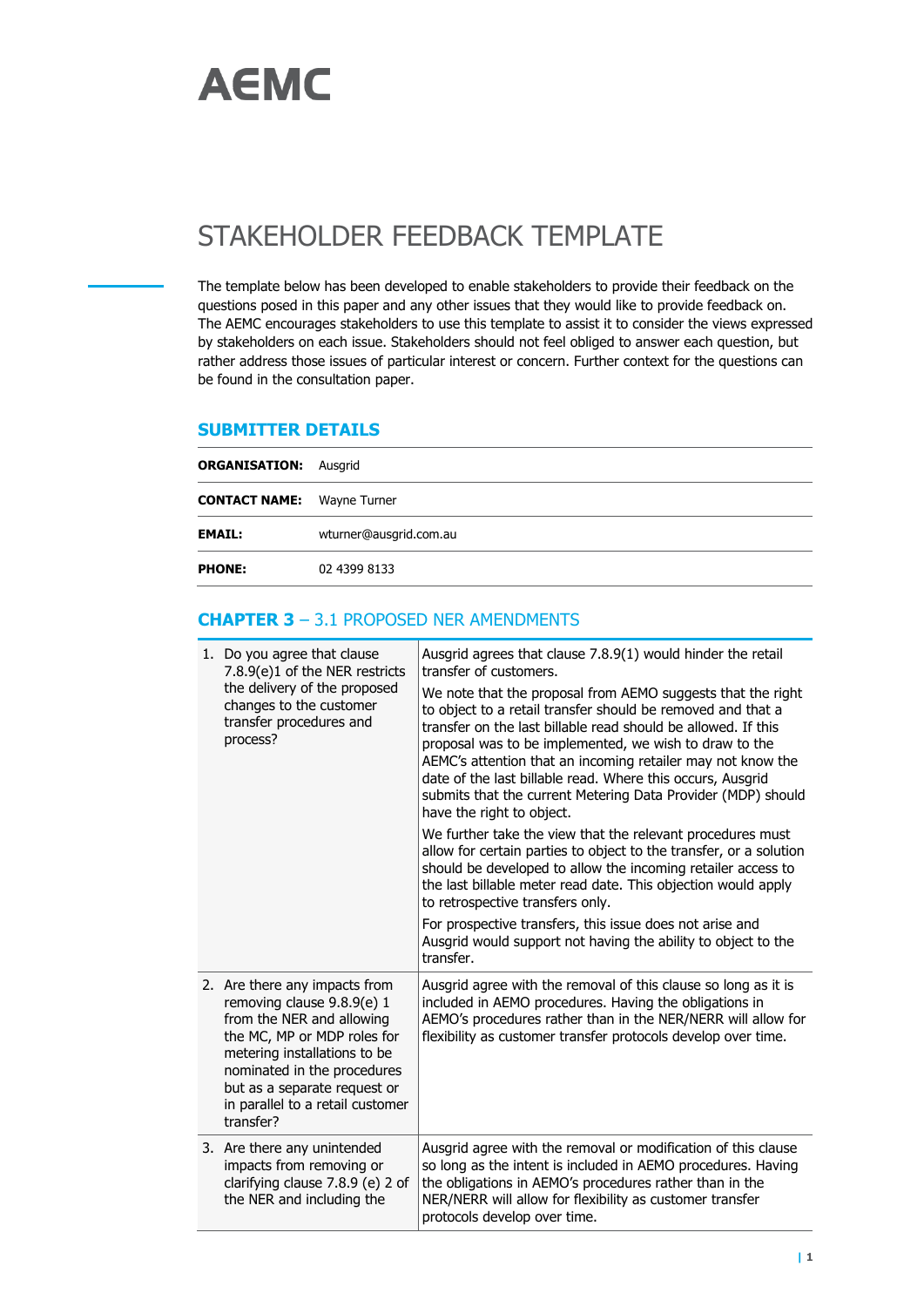**Stakeholder feedback** Name of submission here XX Month 2018

| requirement in AEMO's meter<br>churn procedures?                                                                                                                                                                                              |                                                                                                                                                                                                                                                                                                                                                                                                                                                                                                                                                                                                                                                                                                                                                                                                                                                                                                                                                                                                                                                                                            |
|-----------------------------------------------------------------------------------------------------------------------------------------------------------------------------------------------------------------------------------------------|--------------------------------------------------------------------------------------------------------------------------------------------------------------------------------------------------------------------------------------------------------------------------------------------------------------------------------------------------------------------------------------------------------------------------------------------------------------------------------------------------------------------------------------------------------------------------------------------------------------------------------------------------------------------------------------------------------------------------------------------------------------------------------------------------------------------------------------------------------------------------------------------------------------------------------------------------------------------------------------------------------------------------------------------------------------------------------------------|
| 4. Are the existing provisions in<br>the NERR related to customer<br>billing impacting consumers<br>utilising alternative meter read<br>options and switching<br>electricity retailers in a timely<br>manner?                                 | The NERR should be modified to allow the retailer to produce<br>their own reading for billing of the customer (where Type 4A,<br>5 and 6 metering is installed) and not rely on the metering<br>data from the current MDP if the retailer believes it is not<br>suitable.                                                                                                                                                                                                                                                                                                                                                                                                                                                                                                                                                                                                                                                                                                                                                                                                                  |
| 5. Is there any evidence to<br>suggest that customers with<br>manually read metering<br>installations would not take up<br>alternative meter read options<br>to transfer retailers in a timely<br>and seamless manner?                        | Where it is a new customer move-in read, the transfer<br>should only be permitted using an actual read, as any<br>substitution would be based on the previous customers<br>usage.<br>As there are existing tight timing obligations (up to 2<br>business days) on the LNSP to provide a move-in read,<br>Ausgrid does not believe this would significantly impact the<br>transfer of the customer.                                                                                                                                                                                                                                                                                                                                                                                                                                                                                                                                                                                                                                                                                         |
| 6. Based on AEMO's proposed<br>high level design and changes<br>to the existing procedures, are<br>clarifications required to<br>clause $21(1)$ of the NERR to<br>remove ambiguity about<br>issuing final bills on estimate<br>metering data? | Ausgrid agrees with AEMO's proposal that customer self reads<br>should not be used for market reads or for financial<br>transactions between the retailer and network.<br>The NERR should be explicit in not allowing customer self<br>reads for settlement, market transactions or transfers.                                                                                                                                                                                                                                                                                                                                                                                                                                                                                                                                                                                                                                                                                                                                                                                             |
| 7. Are additional provisions<br>required in the NERR to<br>address overcharging and<br>dispute resolution<br>arrangements in situations<br>when a retail electricity<br>customer has transferred<br>using estimate meter read?                | Ausgrid suggest that if a retailer uses an estimated read for a<br>customer transfer, then they should not be permitted to<br>dispute the substituted reading provided to them by the MDP,<br>if it was substituted as per the metrology procedure.<br>If the retailer or retailer's customer believes the read provided<br>by the MDP is insufficient the retailer should have the ability<br>to modify the reading (and subsequent billing) directly with<br>the customer (eg. using a customer self read or another<br>method developed by the retailer). It should be explicit in the<br>rules that this read is not to be used to for market settlement<br>or billing between the retailer and network.<br>Where a substitution has been created by an MDP for a<br>customer transfer and is subsequently found to be inaccurate<br>(eg. from a self read from a customer or other method<br>developed by the retailer), AEMO's procedures should be<br>updated to exclude any obligation on the MDP to replace their<br>initial substituted reading created for the retail transfer. |
| 8. Is there any additional<br>information requirements<br>needed for a customer to<br>transfer retailers using<br>different forms of meter<br>reads, including self, last<br>billable or estimate meter<br>read?                              | Ausgrid believes the existing forms to be sufficient.                                                                                                                                                                                                                                                                                                                                                                                                                                                                                                                                                                                                                                                                                                                                                                                                                                                                                                                                                                                                                                      |

**CHAPTER 4** – ASSESSMENT FRAMEWORK